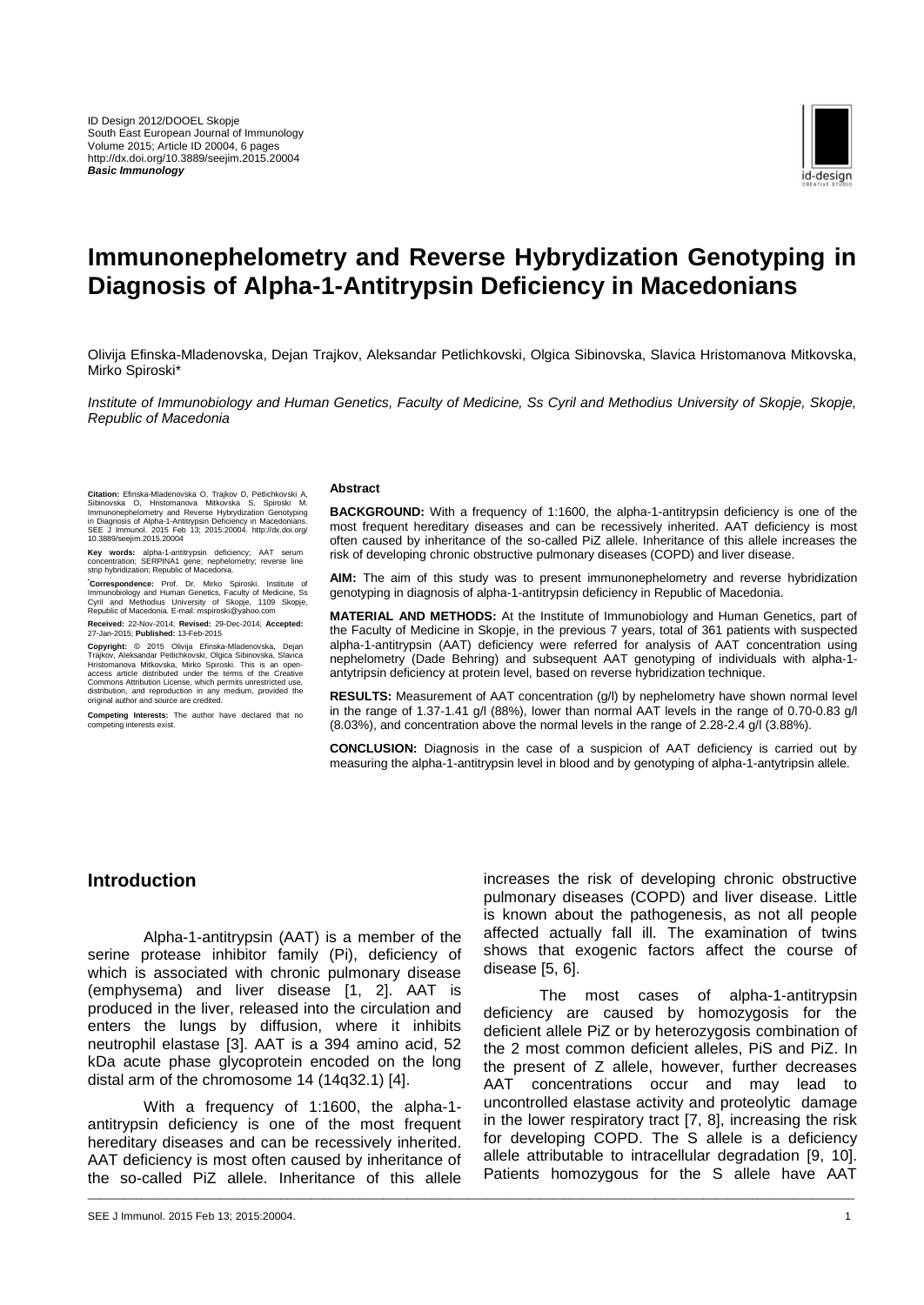#### *Basic Immunology* \_\_\_\_\_\_\_\_\_\_\_\_\_\_\_\_\_\_\_\_\_\_\_\_\_\_\_\_\_\_\_\_\_\_\_\_\_\_\_\_\_\_\_\_\_\_\_\_\_\_\_\_\_\_\_\_\_\_\_\_\_\_\_\_\_\_\_\_\_\_\_\_\_\_\_\_\_\_\_\_\_\_\_\_\_\_\_\_\_\_\_\_\_\_\_\_\_\_\_\_\_\_\_\_\_\_\_\_\_\_\_\_\_\_\_\_\_\_\_\_\_\_\_\_\_\_\_

concentration ~10%-20% below those typically observed in individuals homozygous for nondeficiency allele. Around 25% of all children with a complete alpha-1-antitrypsin deficiency (homozygous PiZ mutation) develop liver cirrhosis, and approximately 75% of the affected adults suffer from chronic obstructive pulmonary diseases [11, 12].

PiZ is by far the most common and significant deficiency allele with great clinical importance. The PiS allele, also frequent, seems only to be relevant in combination with PiZ, as exclusively PiS homozygos patients are not usually affected. Heterozygous PiMZ and PiSZ carriers are usually clinically inconspicuous or suffer only slightly, unless they smoke. Heterozygous carriers who smoke develop in the majority of cases chronically obstructive pulmonary diseases, comparable to those of clinically homozygous non-smoking carriers. Personal smoking has the most dramatic effect on health status of PiZ/Z individuals. PiZ/Z individuals who smoke cigarettes die 20 years earlier than PiZ/Z nonsmokers [13]. Environmental risk factors for progression of lung disease among individuals with a Z allele include personal smoking, passive smoke exposure especially as a child and mineral dust exposure [14-17].



*Figure 1: Serum concentration of AAT according PI genotype. On the X axis, the main PI genotypes are given, and on the Y axis the corresponding plasma concentration of AAT are shown as a proportion of the normal range. The risk of pulmonary disease increases with the ratio dropping below 35%.*

A common AAT classification divides the Pi variants into 4 categories:

 1. Normal variants, characterized by normal plasma concentrations of AAT, for which there is no increased risk of developing lung or liver disease. This category includes the M genotypic variant and sub variants.

 2. Deficient variants, characterized by lower then normal but detectable concentrations of AAT. This group mainly includes the PiS and PiZ variants. The PiZ variant associated with increased risk of lung or liver disease because it expresses approximately 10% to 20% AAT. The PiS variant, which is more common in the Mediterranean region, expresses approximately 50% to 60% AAT.

 3. Null variants, associated with undetectable concentrations of AAT in plasma and with highest risk

\_\_\_\_\_\_\_\_\_\_\_\_\_\_\_\_\_\_\_\_\_\_\_\_\_\_\_\_\_\_\_\_\_\_\_\_\_\_\_\_\_\_\_\_\_\_\_\_\_\_\_\_\_\_\_\_\_\_\_\_\_\_\_\_\_\_\_\_\_\_\_\_\_\_\_\_\_\_\_\_\_\_\_\_\_\_\_\_\_\_\_\_\_\_\_\_\_\_\_\_\_\_\_\_\_\_\_\_\_\_\_\_\_\_\_\_\_\_\_\_\_\_\_\_\_\_\_

of emphysema.

 4. Dysfunctional variants, characterized with normal amount of AAT, which does not function properly.

The protein level in serum and the enzyme activity depend on the genotype and are distributed in a broad range from 0 to 100% [18] (Figure 1).

The aim of this study was to present immunonephelometry and reverse hybrydization genotyping in diagnosis of alpha-1-antitrypsin deficiency in Republic of Macedonia.

# **Material and Methods**

At Institute of Immunobiology and Human Genetics, part of the Faculty of Medicine in Skopje, in the previous 7 years, total of 361 patients with suspected alpha-1-antitrypsin (AAT) deficiency were referred for analysis of AAT concentration using neohelometry (Dade Behring) and subsequent AAT genotyping of individuals with alpha-1-antytripsin deficiency at protein level, based on reverse hybridization technique. Samples of whole blood (for AAT genotyping) and serum (for measurement of AAT concentration) were collected for each patient.

Six millilitres of blood were drawn from the patient and his first degree-relatives, by venepunction, after signing a written consent. Genomic DNA was isolated from the peripheral blood leukocytes using phenol-chlorophorm extraction method [19]. The samples of DNA were subsequently stored in the Macedonian Human DNA Bank [20]. The detection of the alpha-1-antytripsin deficiency alleles PiS and PiZ was performed using the commercial Alpha-1 antytripsin kit RDB2010E (GenID GmbH, Straβberg, Germany), based on reverse hybridization technique [21, 22].

Using the kit, alpha-1-antytripsin deficiency alleles PiS and PiZ were detected, by means of a total of 8 DNA probes. The test shows the presence or absence of mutations which encode the exchange of amino acids from glutamic acid to lysine at codon 342 (PiZ), and from glutamic acid to valine at codon 264 (PiS). The GenID alpha-1-antytripsin test enables a reliable detection and differentiation of both homozygous and heterozygous characteristics. It is based on the polymerase chain reaction (PSR) method with hybridization subsequently [21].

A PCR is first carried out using isolated DNA. In this multiplex reaction two fragments of the Alpha-1-antytripsin gene are amplified with specific, biotinlabeled primers. The characterization of the amplified gene fragments takes place in a hybridizing reaction with sequence-specific oligonucleotide probes (SSOP), which were immobilized on nitrocellulose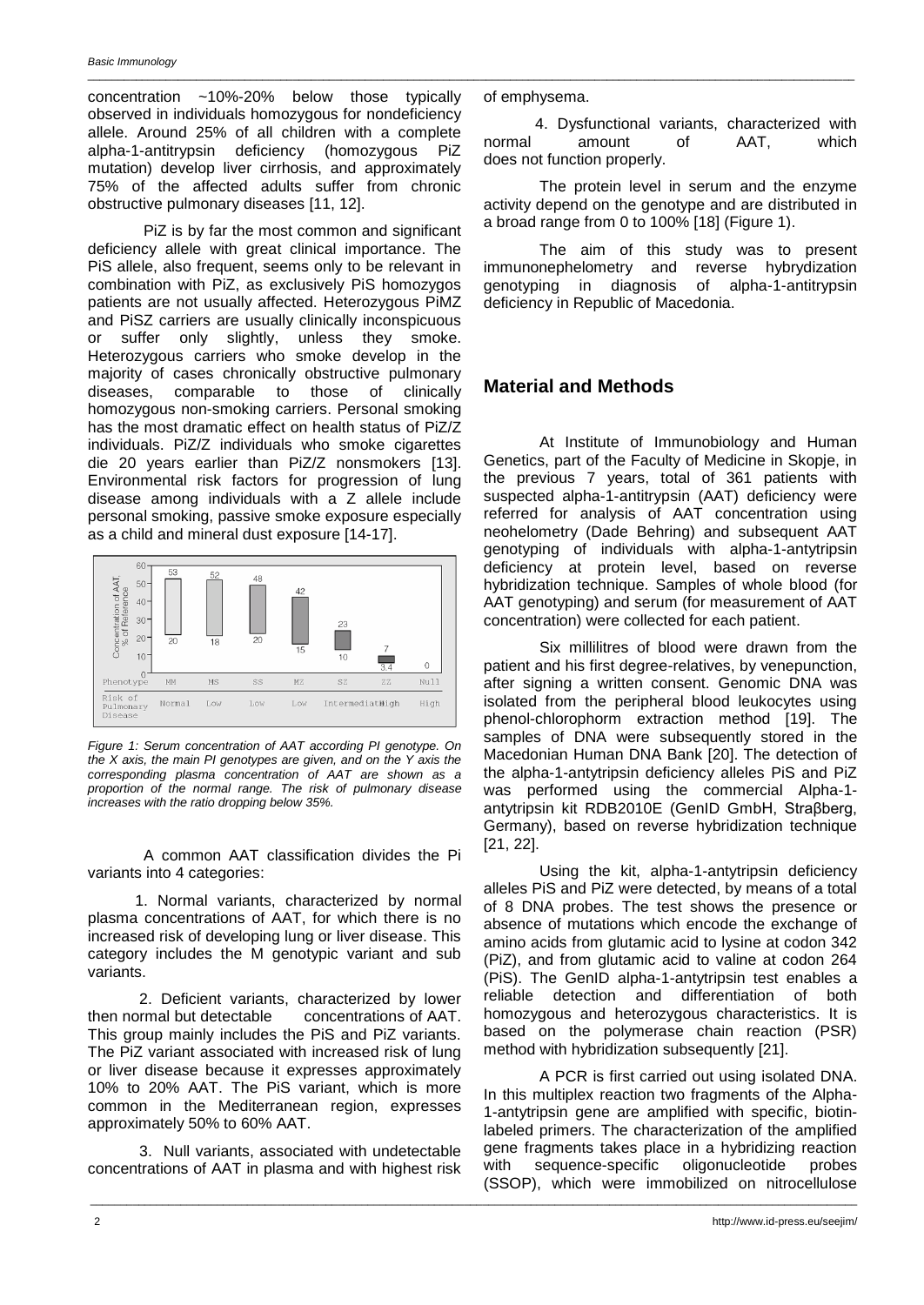*\_\_\_\_\_\_\_\_\_\_\_\_\_\_\_\_\_\_\_\_\_\_\_\_\_\_\_\_\_\_\_\_\_\_\_\_\_\_\_\_\_\_\_\_\_\_\_\_\_\_\_\_\_\_\_\_\_\_\_\_\_\_\_\_\_\_\_\_\_\_\_\_\_\_\_\_\_\_\_\_\_\_\_\_\_\_\_\_\_\_\_\_\_\_\_\_\_\_\_\_\_\_\_\_\_\_\_\_\_\_\_\_\_\_\_\_\_\_\_\_\_\_\_\_\_\_\_*

strip (reverse hybridization). Immobilized probes are specific for the PiM allele (wild type), PiZ (mutation), the wild type and mutated sequence of the S-locus, as well as various control zones.

During hybridization, the denatured amplified DNA binds to the gene probes attached to the strips. A highly specific washing procedure ensures that the hybrids only survive if the probe's sequence is 100% complementary to that of the amplified DNA. Streptavidin-coupled alkaline phosphatase binds to the hybrids of gene probe and biotin-labeled amplified DNA. This complex then was detected by a colour reaction of BCIP/NBT at the alkaline phosphatase. The band pattern was analyzed using the template supplied. A total of eight reaction zones were defined and capable of development (Figure 2).



*Figure 2: Control zones and gene probes on the nitrocellulose strip.*

Conjugate control, Sensitivity control PiM/Z and Sensitivity control PiS are reactions zones who must always be developed. The first of them documents the efficiency of the conjugate bonding. The second and third reactions zones document the optimal sensitivity of the hybridization and function as an amplification control. Specificity control is reaction zone which is only developed if the washing temperature is too low. It indicates an unspecific hybridization. PiM (wild type) and PiZ (mutation) are reaction zones which are developed if the wild type sequence PiM apropos mutated sequence PiZ is present. If the patient has heterozygous characteristics, the reaction zone ,,PiM" is also developed. PiS negative (wild type) and PiS positive (mutation) are reaction zones which are developed if the wild type PiS sequence apropos mutated PiS sequence is present. If the patient has heterozygous characteristics, the reaction zone ,,PiS negative" is also developed. A strongly reduced or non-existent concentration of the protein points to a homozygous defect. The AAT concentration in heterozygous patients is usually in the lower normal region. Since the measurement of the alpha-1-antytripsin level in blood is not appropriate for identifying heterozygous carriers, certain diagnosis can only be achieved by

typing the alpha-1-antytripsin allele [22].

For measurement on alpha-1-antytripsin level in blood we used nephelometry on a Behring Nephelometer (BN ProSpec) with a commercially available standard and monospecific antisera (Dade Behring), according to the manufacturer' s instructions. Nephelometry is the most commonly used measurement principle for the immunochemical determination of protein in serum, urine and other body fluids. It is also the most accurate one. In this method, the light which is scattered by the antigenantibody complexes is measured. If a sample containing antigen and the corresponding antiserum are put into a cuvette, antigen-antibody complexes are formed. A light beam is generated by means of a laser diode, and this is then sent through the cuvette. The light is scattered by the antigen-antibody complexes which are present. The intensity distribution of the scattered light depends on the relationship of the particle size of the antigen-antibody complexes to the wavelength. Heidelberger-Kendall curve shows the relationship between the antigen level and the measurement signal at a constant antibody level. In the evaluation on the Heidelberger-Kendall curve, two antigen concentrations could therefore be responsible for a particular measurement signal:

- The first point lies on the ascending branch in the antibody excess range (low antigen concentration).
- The second point lies on the descending branch in the antigen excess range (high antigen concentration) (Figure 3).



*Figure 3: Heidelberger-Kendall curve.*

## **Results**

\_\_\_\_\_\_\_\_\_\_\_\_\_\_\_\_\_\_\_\_\_\_\_\_\_\_\_\_\_\_\_\_\_\_\_\_\_\_\_\_\_\_\_\_\_\_\_\_\_\_\_\_\_\_\_\_\_\_\_\_\_\_\_\_\_\_\_\_\_\_\_\_\_\_\_\_\_\_\_\_\_\_\_\_\_\_\_\_\_\_\_\_\_\_\_\_\_\_\_\_\_\_\_\_\_\_\_\_\_\_\_\_\_\_\_\_\_\_\_\_\_\_\_\_\_\_\_

Measurement of AAT concentration (g/l) by nephelometry have shown normal level in the range of 1.37-1.41 g/l (88%), lower than normal AAT levels in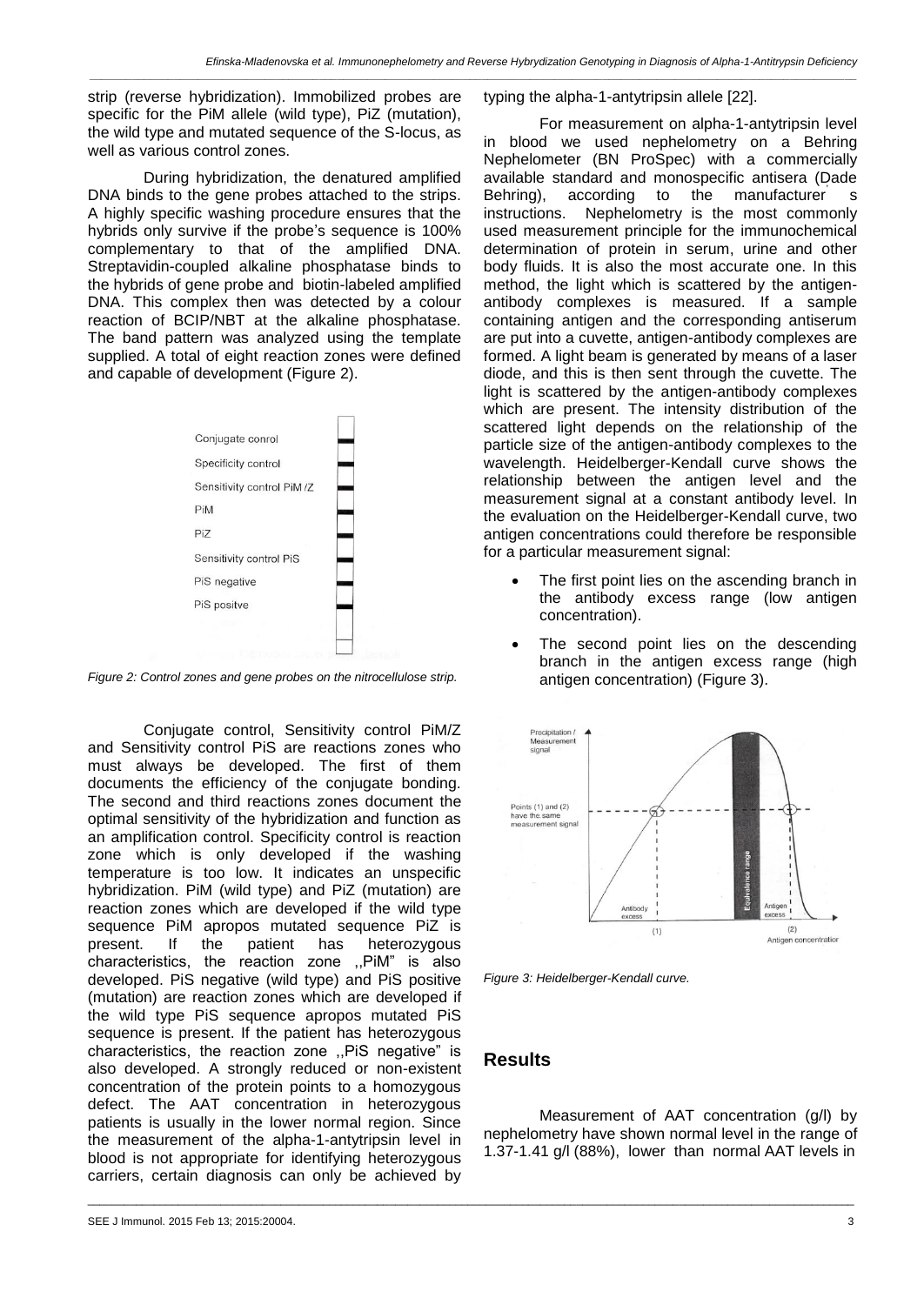

*Figure 4: Frequency distribution of AAT serum concentration of 361 samples, analyzed by immunonephelometry*.

the range of 0.70-0.83 g/l (8.03%), and concentration above the normal levels was seen in the range of 2.28-2.4 g/l (3.88%). Measurement of AAT concentration (g/l) by nephelometry have shown normal level in the range of 1.37-1.41 g/l (88%), lower than normal AAT levels in the range of 0.70-0.83 g/l (8.03%), and concentration above the normal levels was seen in the range of 2.28-2.4 g/l (3.88%) (Figure 4). The genotype assay was interpreted with respect to the PiM, PiZ and PiS alleles. Results of measured AAT concentration by nephelometry and AAT genotyping with reverse hybridization technique are showed in the Table 1.

**Table 1: Results of samples with measured AAT concentration (g/l) and their AAT genotyping.**

| Sample ID     | AAT concentration, g/l | <b>Genotype Results</b> |
|---------------|------------------------|-------------------------|
| AT001         | 0.50                   | PiZ/Z//PiSN             |
| AAT004        | 0.70                   | PiM/Z                   |
| AAT005        | 0.89                   | PiM/Z: PiSN/P           |
| AAT006        | 1.13                   | PiM/M: PiSN             |
| AAT007        | 0.88                   | PiM/M: PiSN             |
| AAT008        | 1.19                   | PiM/Z; PiSN/P           |
| AAT009        | 1.50                   | PiM/Z: PiSN/P           |
| AAT010        | 0.61                   | PiM/Z: PiSN/P           |
| AAT011        | 0.70                   | PiM/Z; PiSN/P           |
| AAT014        | 1.19                   | PiM/Z: PiSN/P           |
| <b>AAT017</b> | 0.51                   | PiM/Z: PiSN/P           |

An individual with a PiZ/Z genotype is homozygous for the PiZ variation and homozygous for the wild-type allele at the codon associated with the PiS alleles (PiS/N-,,PiS negative"). A similar interpretation is made for an individual with an PiS genotype (PiS/P-,,PiS positive"). If neither the PiZ nor PiS/P allele is detected, it is likely that the individual possesses 2 wild-type alleles PiM/M and PiS/N. If one PiZ and PiM allele is detected, the individual is interpreted as having a PiM/Z genotype, otherwise referred to as a PiZ heterozygote. This individual is heterozygous for the PiZ variation and homozygous for the wild-type allele at the codon associated with the PiS alleles (PiS/N-,,PiS negative"). A similar interpretation is made for an individual in whom two PiS alleles is detected (PiS/N/P).

### **Discussion**

In this paper we presented our results from immunonephelometry and reverse hybrydization genotyping in diagnosis of alpha-1-antitrypsin

\_\_\_\_\_\_\_\_\_\_\_\_\_\_\_\_\_\_\_\_\_\_\_\_\_\_\_\_\_\_\_\_\_\_\_\_\_\_\_\_\_\_\_\_\_\_\_\_\_\_\_\_\_\_\_\_\_\_\_\_\_\_\_\_\_\_\_\_\_\_\_\_\_\_\_\_\_\_\_\_\_\_\_\_\_\_\_\_\_\_\_\_\_\_\_\_\_\_\_\_\_\_\_\_\_\_\_\_\_\_\_\_\_\_\_\_\_\_\_\_\_\_\_\_\_\_\_

deficiency in Republic of Macedonia. Measurement of AAT concentration (g/l) by nephelometry have shown normal level in 88%, lower than normal AAT levels in 8.03%, and concentration above the normal levels was seen in 3.88%. We described for the first time in Republic of Macedonia parallel investigation of AAT concentration in serum and genotypes of SERPINA1 gene.

The SERPINA1 gene (\*107400) encodes alpha-1-antitrypsin (AAT), also known as protease inhibitor (PI), a major plasma serine protease inhibitor. AAT complexes predominantly with elastase, but also with trypsin, chymotrypsin, thrombin, and bacterial proteases. The most important inhibitory action of AAT is that against neutrophil elastase (ELANE, or HLE; 130130), a protease that degrades elastin of the alveolar walls as well as other structural proteins of a variety of tissues (review by Cox, 2001) [23]. Long et al., 1984 [24] found that the genomic length of the PI gene is 10.2 kb with a 1,434-bp coding region. The gene has 4 introns; exon 1, the 5-prime portion of exon 2, and the 3-prime portion of exon 5 are noncoding regions. The first intron, 5.3 kb long, contains a 143-amino acid open reading frame (which does not appear to be an actual protein coding region), an Alu family sequence, and a pseudotranscription initiation region.

At the moment there are 40 allelic variants of SERPINA1 gene (Table 2). We investigated three allelic variants (PiM, PiZ and PiS alleles). PI Z allele GLU342LYS ON M1A [dbSNP:rs28929474]) is the most frequent allele leading to a high risk of emphysema (and liver disease) in the homozygote; the allele frequency is 0.01-0.02 in US Caucasians (Crystal, 1989) [25]. Nukiwa et al., 1986 [26] demonstrated the val213-toala substitution (here symbolized M1A) in PI\*Z in addition to the disease-producing glu342-to-lys mutation. Ala213 was found in all of 40 Z haplotypes, using synthetic oligonucleotide gene probes directed toward the mutated exon 3 sequences in the Z gene. PI M(MALTON) (.0012 PI, PHE52DEL ON M2) as liver disease, as well as emphysema, has been described in patients with the rare PI\*M(Malton) allele.

**Table 2: Current Allelic Variants of Serpin Peptidase Inhibitor, Clade A, Member 1; SERPINA1 (OMIM 107400).**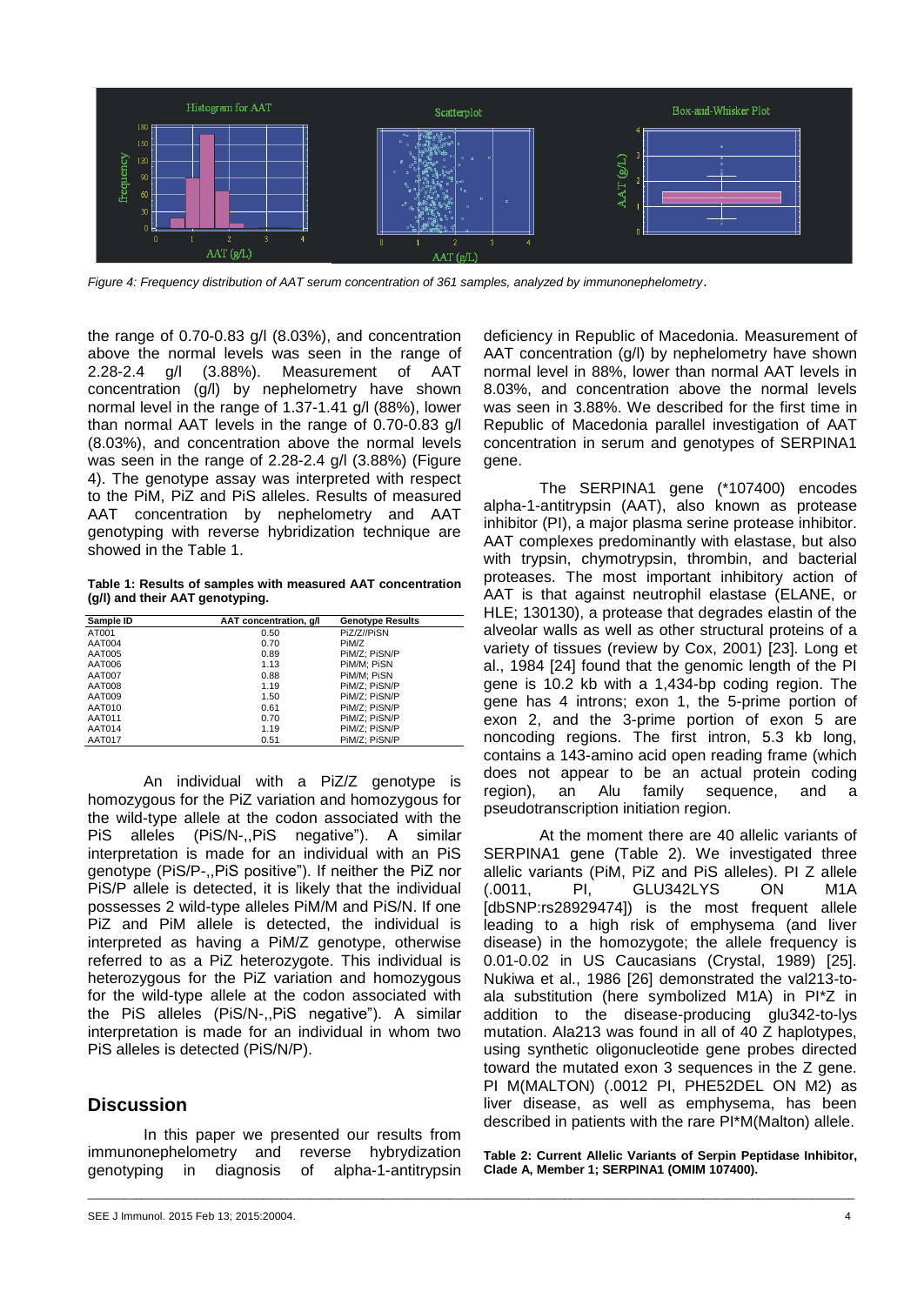*Efinska-Mladenovska et al. Immunonephelometry and Reverse Hybrydization Genotyping in Diagnosis of Alpha-1-Antitrypsin Deficiency*

*\_\_\_\_\_\_\_\_\_\_\_\_\_\_\_\_\_\_\_\_\_\_\_\_\_\_\_\_\_\_\_\_\_\_\_\_\_\_\_\_\_\_\_\_\_\_\_\_\_\_\_\_\_\_\_\_\_\_\_\_\_\_\_\_\_\_\_\_\_\_\_\_\_\_\_\_\_\_\_\_\_\_\_\_\_\_\_\_\_\_\_\_\_\_\_\_\_\_\_\_\_\_\_\_\_\_\_\_\_\_\_\_\_\_\_\_\_\_\_\_\_\_\_\_\_\_\_*

| Number ▲ Phenotype |                                                                                                  | <b>Mutation</b>                              | dbSNP                             |
|--------------------|--------------------------------------------------------------------------------------------------|----------------------------------------------|-----------------------------------|
| .0001              | PI<br>PI, M1A                                                                                    | M1-ALA213 PI, ALA213                         | [rs6647]                          |
| .0002              | PI<br>PI, M1V                                                                                    | M1-VAL213 PI, ALA213                         | [rs6647]                          |
| .0003              | PI <sub>M2</sub>                                                                                 | PI, ARG101HIS ON M3                          | [rs709932]                        |
| .0004              | PI M3                                                                                            | PI,<br>GLU376ASP<br>M <sub>1</sub> V         | ON [rs1303]                       |
| .0005              | PI M4                                                                                            | PI.<br>ARG101HIS<br>ON -<br>M <sub>1</sub> V |                                   |
| .0006              | PI B(ALHAMBRA)                                                                                   | PI, ASP-LYS                                  |                                   |
| .0007              | <b>PIF</b>                                                                                       | PI,<br>ARG223CYS<br>M <sub>1</sub> V         | ON [rs28929470]                   |
| .0008              | PI P(ST. ALBANS)                                                                                 | PI.<br>ASP341ASN<br>M <sub>1</sub> V         | ON [rs28929471],<br>[rs143370956] |
| .0009              | PI X                                                                                             | PI.<br>GLU204LYS<br>M <sub>1</sub> V         | ON [rs199422208]                  |
| .0010              | PI CHRISTCHURCH                                                                                  | PI, GLU363LYS                                | [rs121912712]                     |
| .0011              | PI Z                                                                                             | PI.<br>GLU342LYS<br>M <sub>1</sub> A         | ON [rs28929474]                   |
| .0012              | PI M(MALTON)                                                                                     | PI, PHE52DEL ON M2                           |                                   |
| .0013              | PI S                                                                                             | PI.<br>GLU264VAL<br>M1V                      | ON [rs17580]                      |
| .0014              | PI M(HEERLEN)                                                                                    | PI.<br>PRO369LEU                             | ON [rs199422209]                  |
|                    |                                                                                                  | M1A                                          |                                   |
| .0015              | PI M(MINERAL SPRINGS)                                                                            | PI, GLY67GLU ON M1A [rs28931568]             |                                   |
| .0016              | PI M(PROCIDA)                                                                                    | PI, LEU41PRO ON M1V [rs28931569]             |                                   |
| .0017              | PI M(NICHINAN)                                                                                   | PI.<br>PHE52DEL<br>AND -<br>GLY148ARG        |                                   |
| .0018              | PI I                                                                                             | PI, ARG39CYS ON M1V [rs28931570]             |                                   |
| .0019              | PI<br>P(LOWELL) PI,                                                                              | ASP256VAL                                    | ON [rs121912714]                  |
|                    | PI<br>NULL(CARDIFF) M1V<br>PI Q0(CARDIFF)                                                        |                                              |                                   |
| .0020              | PI NULL(GRANITE FALLS) PI,<br>PI Q0(GRANITE FALLS)                                               | ON-<br>TYR160TER<br>M1A                      |                                   |
| .0021              | NULL(BELLINGHAM) PI,<br>PI<br>PI Q0(BELLINGHAM)                                                  | LYS217TER<br>M <sub>1</sub> V                | ON [rs199422211]                  |
| .0022              | PI NULL(MATTAWA)                                                                                 | PI.<br>LEU353PHE<br>M1V                      | ON [rs28929473]                   |
| .0023              | PI<br>NULL(PROCIDA) PI, 17-KB DEL<br>PI<br><b>NULL(ISOLA</b><br>DI<br>PROCIDA)<br>PI Q0(PROCIDA) |                                              |                                   |
| .0024              | PI NULL(HONG KONG<br>PI Q0(HONG KONG 1)                                                          | 1) PI,<br>2-BP<br>DEL, -<br>FS334TER         |                                   |
| .0025              | PI<br>NULL(BOLTON) PI, 1-BP DEL<br>PI Q0(BOLTON)                                                 |                                              |                                   |
| .0026              | PI<br>'ANTITHROMBIN'<br><b>PITTSBURGH</b>                                                        | PITTSBURGH PI, MET358ARG                     | [rs121912713]                     |
| .0027              | PI V(MUNICH)                                                                                     | PI, ASP2ALA ON M1V                           | [rs199422212]                     |
| .0028              | PI<br>PI Z(TUN)                                                                                  | Z(AUGSBURG) PI, GLU342LYS ON M2              |                                   |
| .0029              | PI W(BETHESDA)                                                                                   | PI.<br>ALA336THR<br>M <sub>1</sub> A         | ON [rs1802959]                    |
| .0030              | PI<br>PI<br>Q0(DEVON)<br>PI<br>NULL(NEWPORT)<br>PI Q0(NEWPORT)                                   | NULL(DEVON) PI, GLY115SER                    | [rs11558261]                      |
| .0031              | PI NULL(LUDWIGSHAFEN) PI, ILE92ASN<br>PI Q0(LUDWIGSHAFEN)                                        |                                              | [rs28931572]                      |
| .0032              | PI Z(WREXHAM)                                                                                    | PI, SER-19LEU                                | [rs140814100]                     |
| .0034              | PI NULL(HONG<br>KONG 2) PI<br>PI Q0(HONG KONG 2)                                                 |                                              |                                   |
| .0035              | PI NULL(RIEDENBURG)                                                                              | PI, DEL                                      |                                   |
| .0036              | PI KALSHEKER-POLLER                                                                              | PI, G-A, 3-PRIME UTR -<br><b>ENHANCER</b>    |                                   |
| .0037              | PI P(DUARTE)                                                                                     | PI, ASP256VAL                                |                                   |
| .0038              | PI                                                                                               | NULL(WEST) PI, IVS2DS, G-T, +1               |                                   |
|                    | PI Q0(WEST)                                                                                      |                                              |                                   |
| .0039              | PI S(IIYAMA)                                                                                     | PI, SER53PHE                                 | [rs55819880]                      |
| .0040              | PI Z(BRISTOL)                                                                                    | PI, THR85MET ON M1V                          | [rs199422213]                     |

Fraizer et al., 1989 [27] studied the molecular defect in M(Malton), a deficiency allele which, like the Z allele, is associated with hepatocyte inclusions and impairs secretion. They found that the M(Malton) allele contains a deletion of the codon for 1 of the 2 adjacent phenylalanine residues (amino acid 51 or 52 of the mature protein). Judging from the haplotype data, the M(Malton) mutation must have derived from the normal M2 allele. Deletion of the 1 amino acid would be expected to shorten 1 strand of the betasheet, B6, apparently preventing normal processing and secretion. Curiel et al., 1989 [28] also showed that the M(Malton) allele differs from the normal M2 allele by deletion of the entire codon (TTC) for residue phe52. They demonstrated abnormal intracellular

accumulation of newly synthesized AAT protein in a homozygote that also showed, on liver biopsy, inflammation, mild fibrosis, and intrahepatocyte accumulation of the protein. PI S (.0013 PI, GLU264VAL ON M1V [dbSNP:rs17580]) was described by Owen and Carrell 1976 [29] and Yoshida et al., 1977 [30] who found substitution of valine for glutamic acid at position 264 in the S variant of alpha-1-antitrypsin (Long et al. 1984 [31]). Curiel et al., 1989 [32] concluded that the S-type AAT protein is degraded intracellularly before secretion. PI\*S homozygotes are at no risk of emphysema, but compound heterozygotes with Z or a null allele have a mildly increased risk. Because of the high frequency of the PI\*S allele (0.02-0.04 in US Caucasians), such compound heterozygotes are relatively frequent.

We described first allelic variants of SERPINA1 gene in Macedonians with reverse hybridization method and concentration of AAT in serum of eleven patients with different combinations of alleles. The number of investigated patients is very small and we need more genotyping of SERPINA1 gene in order to analyze frequency and/or association studies.

In conclusion, a diagnosis in the case of a suspicion of AAT deficiency is carried out by measuring the alpha-1-antitrypsin level in blood and by genotyping of alpha-1-antytripsin allele. The importance of early diagnosis or diagnosis early in life, resides in the possibility of smoking cessation and treatment of pulmonary disease which could significantly decrease the morbidity associated with this chronic disease.

### **References**

\_\_\_\_\_\_\_\_\_\_\_\_\_\_\_\_\_\_\_\_\_\_\_\_\_\_\_\_\_\_\_\_\_\_\_\_\_\_\_\_\_\_\_\_\_\_\_\_\_\_\_\_\_\_\_\_\_\_\_\_\_\_\_\_\_\_\_\_\_\_\_\_\_\_\_\_\_\_\_\_\_\_\_\_\_\_\_\_\_\_\_\_\_\_\_\_\_\_\_\_\_\_\_\_\_\_\_\_\_\_\_\_\_\_\_\_\_\_\_\_\_\_\_\_\_\_\_

- Stoller JK and Aboussouan LS. Alpha-1-antitrypsin deficiency. Lancet 2005;365:2225-36.
- 2. DeMeo DL and Silverman EK. Alpha-1-antitrypsin deficiency. 2: Genetic aspects of alpha-1-antitrypsin deficiency: phenotypes and genetics modifiers of emphysema risk. Thorax. 2004; 59:259-64.
- Lee WL and Downey GP. Leukocyte elastase: physiological functions and role in acute lung injury. Am J Respir Crit Care Med. 2001; 164:896-904.
- 4. Cox DW, Johnson AM, Fagerhol MK. Report of nomenclature meeting for alpha-1-antitrypsin. Hum Genet. 1980; 53:429-33.
- 5. Brantly M, Nukiwa T, Crystal RG. Molecular bases of alpha-1 antitrypsin deficiency. Am J Med. 1988; 84:13-31.
- 6. Stoller JK. Alpha-1-antitrypsin deficiency. Thorax. 2004; 59:92- 3.
- 7. Turino GM, Barker AT, Brantly ML, Cohen AB, Connely RP, Crystal AG, et al. Clinical features of individuals with P\*SZ phenotype of alpha-1-antitrypsin deficiency. Am J Respir Crit Care Med. 1996; 154:1718-25.
- 8. Dahl M, Hersh CP, Ly NP, Berkey CS, Silverman EK, Nordestgaard BG. The protease inhibitor P\*S allele and COPD: a meta-analysis. Eur Respir J. 2005; 26:67-76.
- 9. Long GL, Chandra T, Woo SL, Davie EW, Kurachi K.